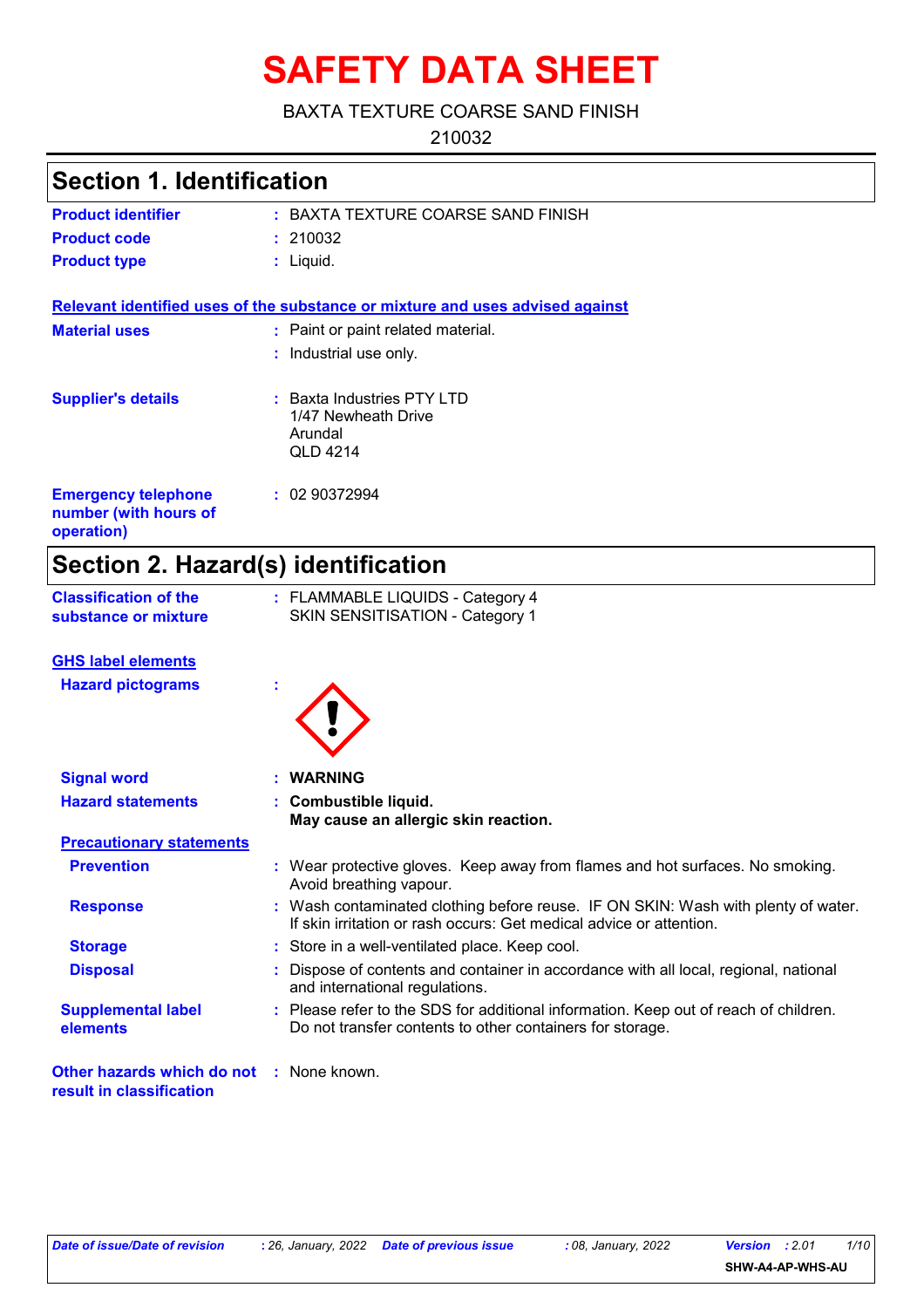# **Section 3. Composition and ingredient information**

### **Substance/mixture**

**Other means of identification**

**:** Mixture

**:** Not available.

#### **CAS number/other identifiers**

Not available.

| <b>Ingredient name</b>        | % (w/w) | <b>CAS number</b> |
|-------------------------------|---------|-------------------|
| Propylene Glycol              | < 10%   | 57-55-6           |
| 2-Methyl-4-isothiazolin-3-one | $< 1\%$ | 2682-20-4         |

**There are no additional ingredients present which, within the current knowledge of the supplier and in the concentrations applicable, are classified and hence require reporting in this section.**

**Occupational exposure limits, if available, are listed in Section 8.**

### **Section 4. First aid measures**

| <b>Description of necessary first aid measures</b> |                                                                                                                                                                                                                                                                                                                                                                                                                                                                                                                                                                                                                                                                                                                                      |
|----------------------------------------------------|--------------------------------------------------------------------------------------------------------------------------------------------------------------------------------------------------------------------------------------------------------------------------------------------------------------------------------------------------------------------------------------------------------------------------------------------------------------------------------------------------------------------------------------------------------------------------------------------------------------------------------------------------------------------------------------------------------------------------------------|
| <b>Eye contact</b>                                 | : Immediately flush eyes with plenty of water, occasionally lifting the upper and lower<br>eyelids. Check for and remove any contact lenses. Continue to rinse for at least 15<br>minutes. Get medical attention if irritation occurs.                                                                                                                                                                                                                                                                                                                                                                                                                                                                                               |
| <b>Inhalation</b>                                  | : Remove victim to fresh air and keep at rest in a position comfortable for breathing.<br>If not breathing, if breathing is irregular or if respiratory arrest occurs, provide<br>artificial respiration or oxygen by trained personnel. It may be dangerous to the<br>person providing aid to give mouth-to-mouth resuscitation. Get medical attention if<br>adverse health effects persist or are severe. If unconscious, place in recovery<br>position and get medical attention immediately. Maintain an open airway. Loosen<br>tight clothing such as a collar, tie, belt or waistband.                                                                                                                                         |
| <b>Skin contact</b>                                | : Wash with plenty of soap and water. Remove contaminated clothing and shoes.<br>Wash contaminated clothing thoroughly with water before removing it, or wear<br>gloves. Continue to rinse for at least 15 minutes. Get medical attention. In the<br>event of any complaints or symptoms, avoid further exposure. Wash clothing<br>before reuse. Clean shoes thoroughly before reuse.                                                                                                                                                                                                                                                                                                                                                |
| <b>Ingestion</b>                                   | : Wash out mouth with water. Remove dentures if any. If material has been<br>swallowed and the exposed person is conscious, give small quantities of water to<br>drink. Stop if the exposed person feels sick as vomiting may be dangerous. Do not<br>induce vomiting unless directed to do so by medical personnel. If vomiting occurs,<br>the head should be kept low so that vomit does not enter the lungs. Get medical<br>attention if adverse health effects persist or are severe. Never give anything by<br>mouth to an unconscious person. If unconscious, place in recovery position and get<br>medical attention immediately. Maintain an open airway. Loosen tight clothing such<br>as a collar, tie, belt or waistband. |
| Most important symptoms/effects, acute and delayed |                                                                                                                                                                                                                                                                                                                                                                                                                                                                                                                                                                                                                                                                                                                                      |
| <b>Potential acute health effects</b>              |                                                                                                                                                                                                                                                                                                                                                                                                                                                                                                                                                                                                                                                                                                                                      |
| <b>Eye contact</b>                                 | : No known significant effects or critical hazards.                                                                                                                                                                                                                                                                                                                                                                                                                                                                                                                                                                                                                                                                                  |
| <b>Inhalation</b>                                  | : No known significant effects or critical hazards.                                                                                                                                                                                                                                                                                                                                                                                                                                                                                                                                                                                                                                                                                  |
| <b>Skin contact</b>                                | May cause an allergic skin reaction.                                                                                                                                                                                                                                                                                                                                                                                                                                                                                                                                                                                                                                                                                                 |
| <b>Ingestion</b>                                   | : No known significant effects or critical hazards.                                                                                                                                                                                                                                                                                                                                                                                                                                                                                                                                                                                                                                                                                  |
| <b>Over-exposure signs/symptoms</b>                |                                                                                                                                                                                                                                                                                                                                                                                                                                                                                                                                                                                                                                                                                                                                      |
| <b>Eye contact</b>                                 | : No specific data.                                                                                                                                                                                                                                                                                                                                                                                                                                                                                                                                                                                                                                                                                                                  |
| <b>Inhalation</b>                                  | : No specific data.                                                                                                                                                                                                                                                                                                                                                                                                                                                                                                                                                                                                                                                                                                                  |

**Skin contact** Adverse symptoms may include the following: **:** irritation redness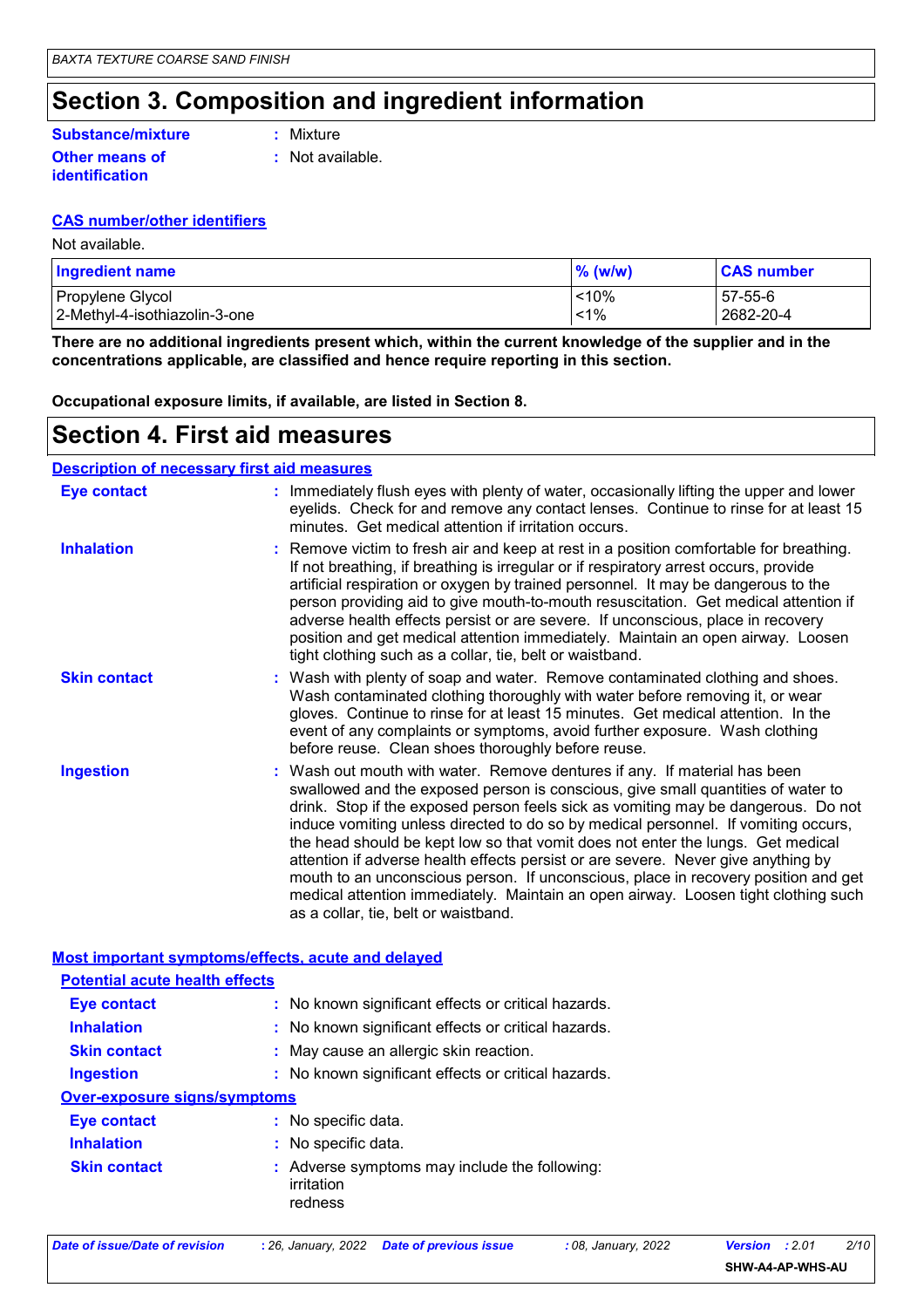# **Section 4. First aid measures**

| <b>Ingestion</b>                  | : No specific data.                                                                                                                                                                                                                                                      |
|-----------------------------------|--------------------------------------------------------------------------------------------------------------------------------------------------------------------------------------------------------------------------------------------------------------------------|
|                                   | Indication of immediate medical attention and special treatment needed, if necessary                                                                                                                                                                                     |
| <b>Notes to physician</b>         | : Treat symptomatically. Contact poison treatment specialist immediately if large<br>quantities have been ingested or inhaled.                                                                                                                                           |
| <b>Specific treatments</b>        | : No specific treatment.                                                                                                                                                                                                                                                 |
| <b>Protection of first-aiders</b> | : No action shall be taken involving any personal risk or without suitable training. It<br>may be dangerous to the person providing aid to give mouth-to-mouth resuscitation.<br>Wash contaminated clothing thoroughly with water before removing it, or wear<br>gloves. |

**See toxicological information (Section 11)**

# **Section 5. Firefighting measures**

| <b>Extinguishing media</b>                               |                                                                                                                                                                                                                                                                                                                               |
|----------------------------------------------------------|-------------------------------------------------------------------------------------------------------------------------------------------------------------------------------------------------------------------------------------------------------------------------------------------------------------------------------|
| <b>Suitable extinguishing</b><br>media                   | : Use dry chemical, $CO2$ , water spray (fog) or foam.                                                                                                                                                                                                                                                                        |
| <b>Unsuitable extinguishing</b><br>media                 | : Do not use water jet.                                                                                                                                                                                                                                                                                                       |
| <b>Specific hazards arising</b><br>from the chemical     | : Combustible liquid. Runoff to sewer may create fire or explosion hazard. In a fire or<br>if heated, a pressure increase will occur and the container may burst, with the risk of<br>a subsequent explosion.                                                                                                                 |
| <b>Hazardous thermal</b><br>decomposition products       | : Decomposition products may include the following materials:<br>carbon dioxide<br>carbon monoxide<br>metal oxide/oxides                                                                                                                                                                                                      |
| <b>Special protective actions</b><br>for fire-fighters   | : Promptly isolate the scene by removing all persons from the vicinity of the incident if<br>there is a fire. No action shall be taken involving any personal risk or without<br>suitable training. Move containers from fire area if this can be done without risk.<br>Use water spray to keep fire-exposed containers cool. |
| <b>Special protective</b><br>equipment for fire-fighters | : Fire-fighters should wear appropriate protective equipment and self-contained<br>breathing apparatus (SCBA) with a full face-piece operated in positive pressure<br>mode.                                                                                                                                                   |
| <b>Hazchem code</b>                                      | : Not available.                                                                                                                                                                                                                                                                                                              |

# **Section 6. Accidental release measures**

|                                  | Personal precautions, protective equipment and emergency procedures                                                                                                                                                                                                                                                                                                                                                                                                                            |
|----------------------------------|------------------------------------------------------------------------------------------------------------------------------------------------------------------------------------------------------------------------------------------------------------------------------------------------------------------------------------------------------------------------------------------------------------------------------------------------------------------------------------------------|
| For non-emergency<br>personnel   | : No action shall be taken involving any personal risk or without suitable training.<br>Evacuate surrounding areas. Keep unnecessary and unprotected personnel from<br>entering. Do not touch or walk through spilt material. Shut off all ignition sources.<br>No flares, smoking or flames in hazard area. Avoid breathing vapour or mist.<br>Provide adequate ventilation. Wear appropriate respirator when ventilation is<br>inadequate. Put on appropriate personal protective equipment. |
|                                  | For emergency responders : If specialised clothing is required to deal with the spillage, take note of any<br>information in Section 8 on suitable and unsuitable materials. See also the<br>information in "For non-emergency personnel".                                                                                                                                                                                                                                                     |
| <b>Environmental precautions</b> | : Avoid dispersal of spilt material and runoff and contact with soil, waterways, drains<br>and sewers. Inform the relevant authorities if the product has caused environmental<br>pollution (sewers, waterways, soil or air).                                                                                                                                                                                                                                                                  |

#### **Methods and material for containment and cleaning up**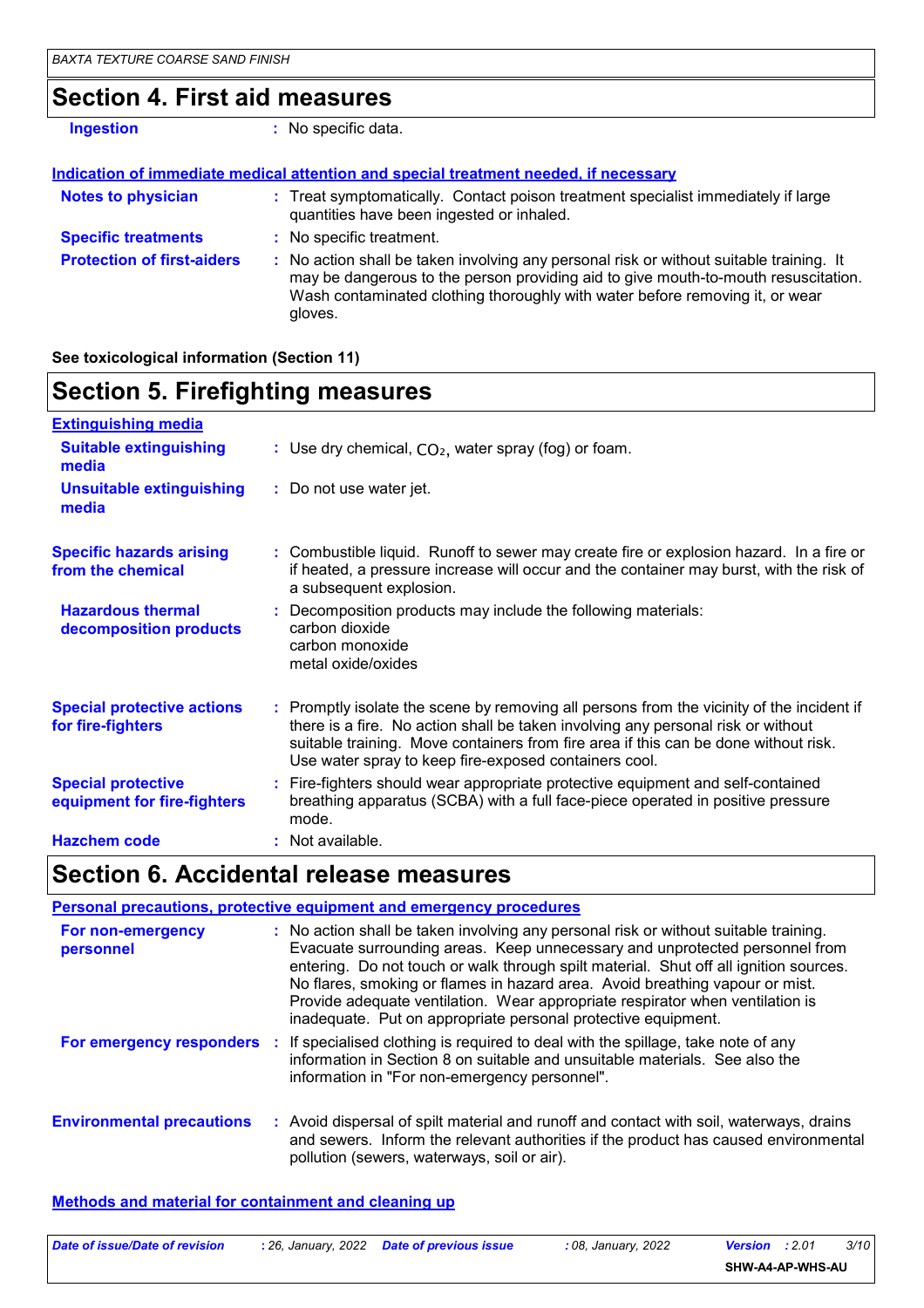# **Section 6. Accidental release measures**

| <b>Small spill</b> | : Stop leak if without risk. Move containers from spill area. Use spark-proof tools and                                                                                                                                                                                                                                                                                                                                                                                                                                                                                                                                                                                                                                                                                 |
|--------------------|-------------------------------------------------------------------------------------------------------------------------------------------------------------------------------------------------------------------------------------------------------------------------------------------------------------------------------------------------------------------------------------------------------------------------------------------------------------------------------------------------------------------------------------------------------------------------------------------------------------------------------------------------------------------------------------------------------------------------------------------------------------------------|
|                    | explosion-proof equipment. Dilute with water and mop up if water-soluble.<br>Alternatively, or if water-insoluble, absorb with an inert dry material and place in an<br>appropriate waste disposal container. Dispose of via a licensed waste disposal<br>contractor.                                                                                                                                                                                                                                                                                                                                                                                                                                                                                                   |
| <b>Large spill</b> | : Stop leak if without risk. Move containers from spill area. Use spark-proof tools and<br>explosion-proof equipment. Approach the release from upwind. Prevent entry into<br>sewers, water courses, basements or confined areas. Wash spillages into an<br>effluent treatment plant or proceed as follows. Contain and collect spillage with non-<br>combustible, absorbent material e.g. sand, earth, vermiculite or diatomaceous earth<br>and place in container for disposal according to local regulations (see Section 13).<br>Dispose of via a licensed waste disposal contractor. Contaminated absorbent<br>material may pose the same hazard as the spilt product. Note: see Section 1 for<br>emergency contact information and Section 13 for waste disposal. |

# **Section 7. Handling and storage**

#### **Precautions for safe handling**

| <b>Protective measures</b>                                                       | : Put on appropriate personal protective equipment (see Section 8). Persons with a<br>history of skin sensitization problems should not be employed in any process in<br>which this product is used. Do not get in eyes or on skin or clothing. Do not ingest.<br>Avoid breathing vapour or mist. Use only with adequate ventilation. Wear<br>appropriate respirator when ventilation is inadequate. Do not enter storage areas<br>and confined spaces unless adequately ventilated. Keep in the original container or<br>an approved alternative made from a compatible material, kept tightly closed when<br>not in use. Store and use away from heat, sparks, open flame or any other ignition<br>source. Use explosion-proof electrical (ventilating, lighting and material handling)<br>equipment. Use only non-sparking tools. Empty containers retain product residue<br>and can be hazardous. Do not reuse container. |
|----------------------------------------------------------------------------------|-------------------------------------------------------------------------------------------------------------------------------------------------------------------------------------------------------------------------------------------------------------------------------------------------------------------------------------------------------------------------------------------------------------------------------------------------------------------------------------------------------------------------------------------------------------------------------------------------------------------------------------------------------------------------------------------------------------------------------------------------------------------------------------------------------------------------------------------------------------------------------------------------------------------------------|
| <b>Advice on general</b><br>occupational hygiene                                 | : Eating, drinking and smoking should be prohibited in areas where this material is<br>handled, stored and processed. Workers should wash hands and face before<br>eating, drinking and smoking. Remove contaminated clothing and protective<br>equipment before entering eating areas. See also Section 8 for additional<br>information on hygiene measures.                                                                                                                                                                                                                                                                                                                                                                                                                                                                                                                                                                 |
| <b>Conditions for safe storage,</b><br>including any<br><b>incompatibilities</b> | : Store in accordance with local regulations. Store in a segregated and approved<br>area. Store in original container protected from direct sunlight in a dry, cool and well-<br>ventilated area, away from incompatible materials (see Section 10) and food and<br>drink. Eliminate all ignition sources. Separate from oxidising materials. Keep<br>container tightly closed and sealed until ready for use. Containers that have been<br>opened must be carefully resealed and kept upright to prevent leakage. Do not<br>store in unlabelled containers. Use appropriate containment to avoid environmental<br>contamination. See Section 10 for incompatible materials before handling or use.<br>Avoid release to the environment.                                                                                                                                                                                      |

### **Section 8. Exposure controls and personal protection**

### **Ingredient name Exposure limits Control parameters Occupational exposure limits**

| $\cdots$                      |                                                                     |
|-------------------------------|---------------------------------------------------------------------|
| <b>Propylene Glycol</b>       | Safe Work Australia (Australia, 12/2019).                           |
|                               | TWA: 10 mg/m <sup>3</sup> 8 hours. Form: Particulate                |
|                               | TWA: 150 ppm 8 hours. Form: Vapor and                               |
|                               | particulates                                                        |
|                               | TWA: 474 mg/m <sup>3</sup> 8 hours. Form: Vapor<br>and particulates |
| 2-Methyl-4-isothiazolin-3-one | DFG MAC-values list (Germany, 8/2020).                              |
|                               | <b>Skin sensitiser.</b>                                             |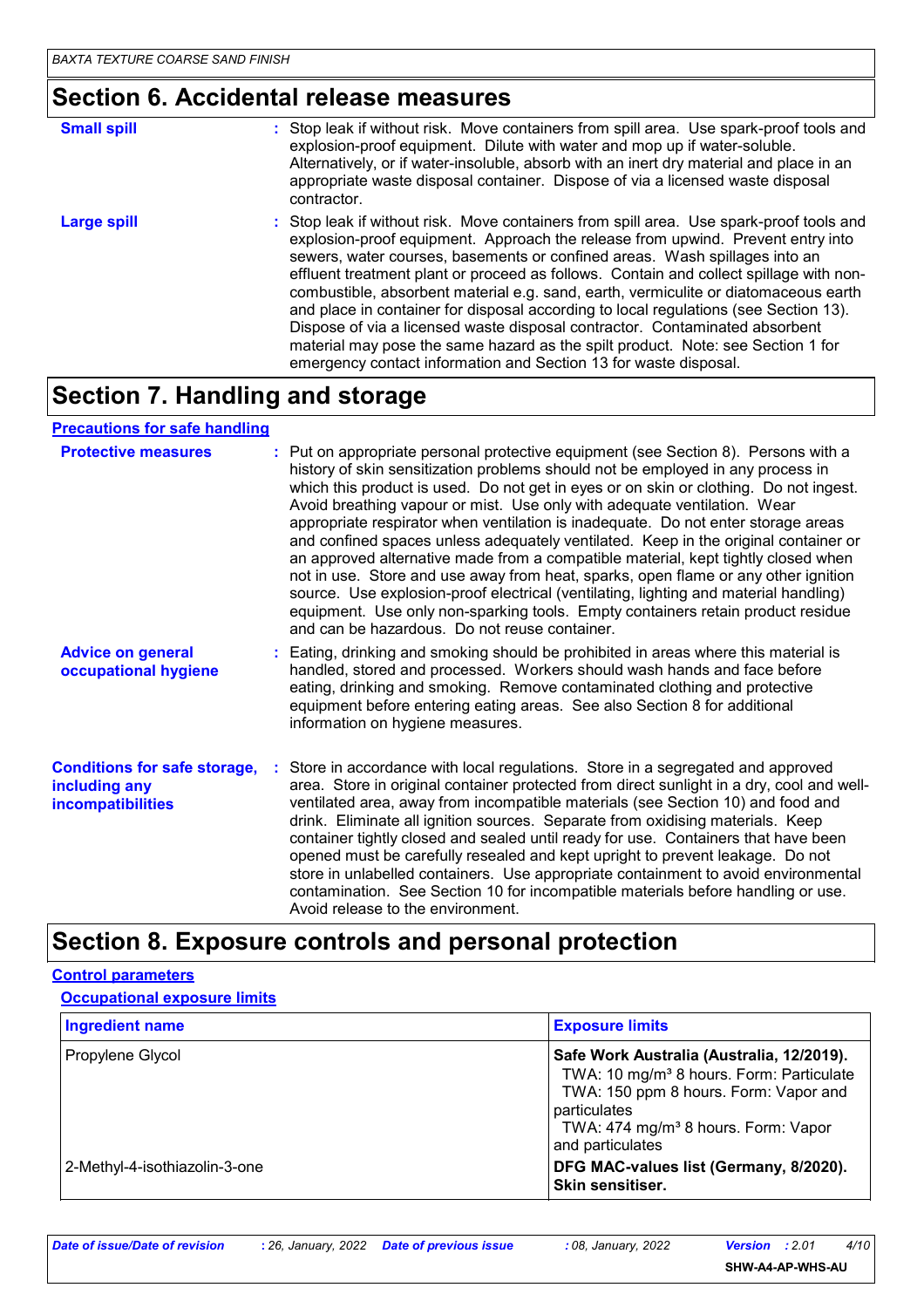# **Section 8. Exposure controls and personal protection**

| <b>Biological limit values</b>                   | : There is no biological limit allocated.                                                                                                                                                                                                                                                                                                                                                                                                                                                                                                                                                                                 |
|--------------------------------------------------|---------------------------------------------------------------------------------------------------------------------------------------------------------------------------------------------------------------------------------------------------------------------------------------------------------------------------------------------------------------------------------------------------------------------------------------------------------------------------------------------------------------------------------------------------------------------------------------------------------------------------|
| <b>Appropriate engineering</b><br>controls       | Use only with adequate ventilation. Use process enclosures, local exhaust<br>ventilation or other engineering controls to keep worker exposure to airborne<br>contaminants below any recommended or statutory limits. The engineering controls<br>also need to keep gas, vapour or dust concentrations below any lower explosive<br>limits. Use explosion-proof ventilation equipment.                                                                                                                                                                                                                                    |
| <b>Environmental exposure</b><br><b>controls</b> | Emissions from ventilation or work process equipment should be checked to ensure<br>they comply with the requirements of environmental protection legislation. In some<br>cases, fume scrubbers, filters or engineering modifications to the process<br>equipment will be necessary to reduce emissions to acceptable levels.                                                                                                                                                                                                                                                                                             |
| <b>Individual protection measures</b>            |                                                                                                                                                                                                                                                                                                                                                                                                                                                                                                                                                                                                                           |
| <b>Hygiene measures</b>                          | : Wash hands, forearms and face thoroughly after handling chemical products, before<br>eating, smoking and using the lavatory and at the end of the working period.<br>Appropriate techniques should be used to remove potentially contaminated clothing.<br>Contaminated work clothing should not be allowed out of the workplace. Wash<br>contaminated clothing before reusing. Ensure that eyewash stations and safety<br>showers are close to the workstation location.                                                                                                                                               |
| <b>Eye/face protection</b>                       | Safety eyewear complying with an approved standard should be used when a risk<br>assessment indicates this is necessary to avoid exposure to liquid splashes, mists,<br>gases or dusts. If contact is possible, the following protection should be worn,<br>unless the assessment indicates a higher degree of protection: safety glasses with<br>side-shields.                                                                                                                                                                                                                                                           |
| <b>Skin protection</b>                           |                                                                                                                                                                                                                                                                                                                                                                                                                                                                                                                                                                                                                           |
| <b>Hand protection</b>                           | : Chemical-resistant, impervious gloves complying with an approved standard should<br>be worn at all times when handling chemical products if a risk assessment indicates<br>this is necessary. Considering the parameters specified by the glove manufacturer,<br>check during use that the gloves are still retaining their protective properties. It<br>should be noted that the time to breakthrough for any glove material may be<br>different for different glove manufacturers. In the case of mixtures, consisting of<br>several substances, the protection time of the gloves cannot be accurately<br>estimated. |
| <b>Body protection</b>                           | : Personal protective equipment for the body should be selected based on the task<br>being performed and the risks involved and should be approved by a specialist<br>before handling this product.                                                                                                                                                                                                                                                                                                                                                                                                                       |
| <b>Other skin protection</b>                     | : Appropriate footwear and any additional skin protection measures should be<br>selected based on the task being performed and the risks involved and should be<br>approved by a specialist before handling this product.                                                                                                                                                                                                                                                                                                                                                                                                 |
| <b>Respiratory protection</b>                    | Based on the hazard and potential for exposure, select a respirator that meets the<br>appropriate standard or certification. Respirators must be used according to a<br>respiratory protection program to ensure proper fitting, training, and other important<br>aspects of use.                                                                                                                                                                                                                                                                                                                                         |

# **Section 9. Physical and chemical properties**

The conditions of measurement of all properties are at standard temperature and pressure unless otherwise indicated.

| Date of issue/Date of revision                                    | : 26, January, 2022<br><b>Date of previous issue</b><br>: 08, January, 2022 | 5/10<br>: 2.01<br>Version<br><b>CUM AA AD MUC AIL</b> |
|-------------------------------------------------------------------|-----------------------------------------------------------------------------|-------------------------------------------------------|
| <b>Flash point</b>                                                | : Closed cup: 75°C (167°F) [Pensky-Martens Closed Cup]                      |                                                       |
| <b>Boiling point, initial boiling</b><br>point, and boiling range | : $100^{\circ}$ C (212 $^{\circ}$ F)                                        |                                                       |
| <b>Melting point</b>                                              | : Not available.                                                            |                                                       |
| pH                                                                | : 8.5                                                                       |                                                       |
| <b>Odour threshold</b>                                            | $\cdot$ Not available.                                                      |                                                       |
| <b>Odour</b>                                                      | : Not available.                                                            |                                                       |
| <b>Colour</b>                                                     | : Not available.                                                            |                                                       |
| <b>Physical state</b>                                             | $:$ Liquid.                                                                 |                                                       |
| <b>Appearance</b>                                                 |                                                                             |                                                       |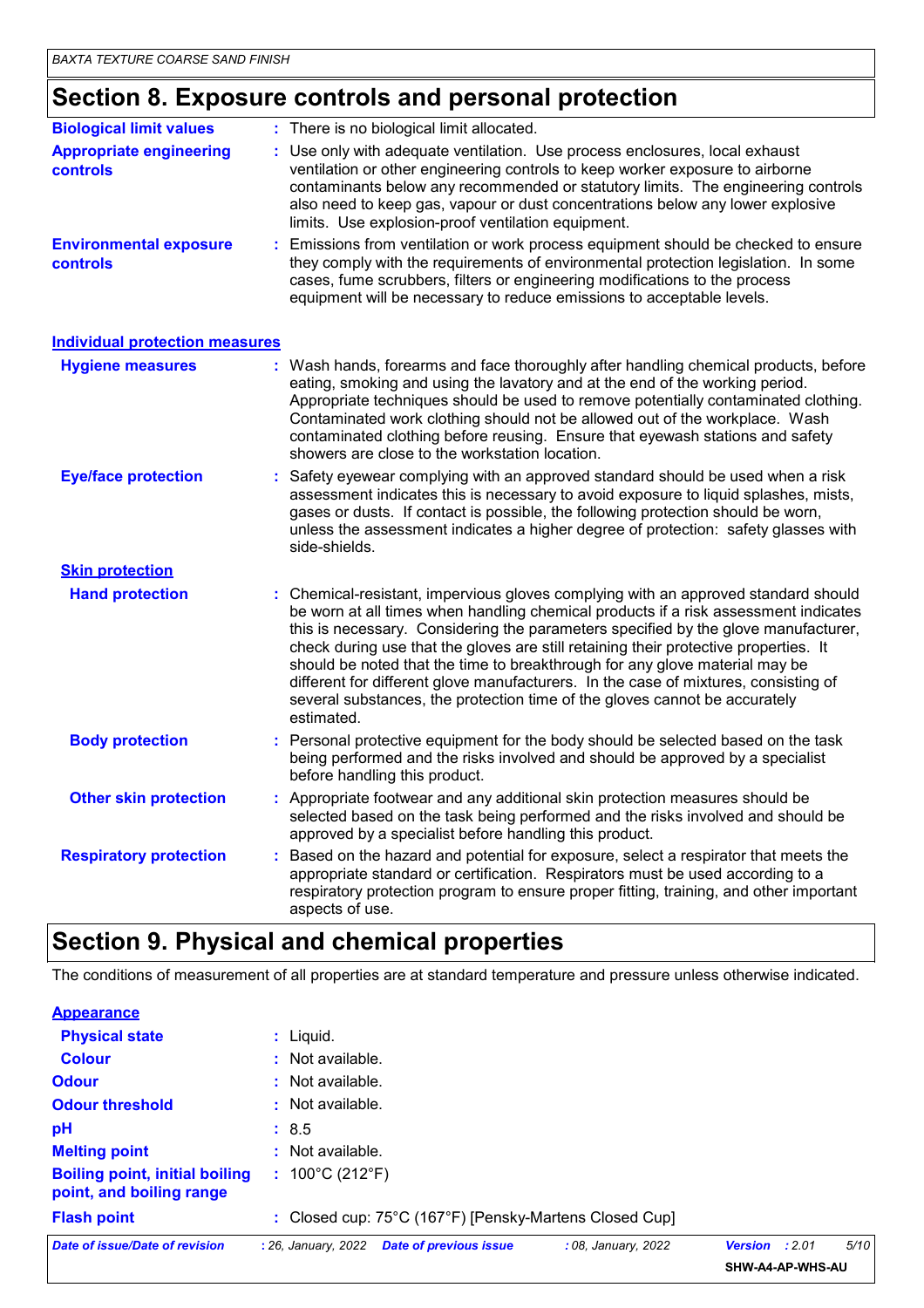# **Section 9. Physical and chemical properties**

| <b>Evaporation rate</b>                               | $\therefore$ 0.09 (butyl acetate = 1)                            |
|-------------------------------------------------------|------------------------------------------------------------------|
| <b>Flammability</b>                                   | $:$ Not available.                                               |
| Lower and upper explosion<br>limit/flammability limit | : Lower: $2.6\%$<br>Upper: 12.5%                                 |
| <b>Vapour pressure</b>                                | : $2.3$ kPa (17.5 mm Hg)                                         |
| <b>Relative vapour density</b>                        | : 1 [Air = 1]                                                    |
| <b>Relative density</b>                               | : 1.84                                                           |
| <b>Solubility</b>                                     | : Not available.                                                 |
| <b>Partition coefficient: n-</b><br>octanol/water     | : Not applicable.                                                |
| <b>Auto-ignition temperature</b>                      | $:$ Not available.                                               |
| <b>Decomposition temperature</b>                      | : Not available.                                                 |
| <b>Viscosity</b>                                      | : Kinematic (40°C (104°F)): >20.5 mm <sup>2</sup> /s (>20.5 cSt) |
| <b>Heat of combustion</b>                             | $: 3.338$ kJ/g                                                   |

# **Section 10. Stability and reactivity**

| <b>Reactivity</b>                            | : No specific test data related to reactivity available for this product or its ingredients.                                                                                 |
|----------------------------------------------|------------------------------------------------------------------------------------------------------------------------------------------------------------------------------|
| <b>Chemical stability</b>                    | : The product is stable.                                                                                                                                                     |
| <b>Possibility of hazardous</b><br>reactions | : Under normal conditions of storage and use, hazardous reactions will not occur.                                                                                            |
| <b>Conditions to avoid</b>                   | : Avoid all possible sources of ignition (spark or flame). Do not pressurise, cut, weld,<br>braze, solder, drill, grind or expose containers to heat or sources of ignition. |
| <b>Incompatible materials</b>                | : Reactive or incompatible with the following materials:<br>oxidising materials                                                                                              |
| <b>Hazardous decomposition</b><br>products   | : Under normal conditions of storage and use, hazardous decomposition products<br>should not be produced.                                                                    |

# **Section 11. Toxicological information**

#### **Information on toxicological effects**

#### **Acute toxicity**

| <b>Product/ingredient name</b> | <b>Result</b>            | <b>Species</b> | <b>Dose</b>            | <b>Exposure</b> |
|--------------------------------|--------------------------|----------------|------------------------|-----------------|
| Propylene Glycol               | LD50 Dermal<br>LD50 Oral | Rabbit<br>Rat  | 20800 mg/kg<br>20 g/kg |                 |

| <b>Irritation/Corrosion</b>    |                          |                |              |                                 |                          |  |  |
|--------------------------------|--------------------------|----------------|--------------|---------------------------------|--------------------------|--|--|
| <b>Product/ingredient name</b> | <b>Result</b>            | <b>Species</b> | <b>Score</b> | <b>Exposure</b>                 | <b>Observation</b>       |  |  |
| Propylene Glycol               | Eyes - Mild irritant     | Rabbit         |              | 24 hours 500<br> mg             |                          |  |  |
|                                | Eyes - Mild irritant     | Rabbit         |              | $100 \text{ mg}$                |                          |  |  |
|                                | Skin - Moderate irritant | Child          |              | 96 hours 30<br>% $C$            |                          |  |  |
|                                | Skin - Mild irritant     | Human          |              | 168 hours<br>$500 \text{ mg}$   |                          |  |  |
|                                | Skin - Moderate irritant | Human          |              | 72 hours 104<br>mg <sub>l</sub> |                          |  |  |
|                                | Skin - Mild irritant     | Woman          |              | 96 hours 30<br>$\frac{9}{6}$    | $\overline{\phantom{0}}$ |  |  |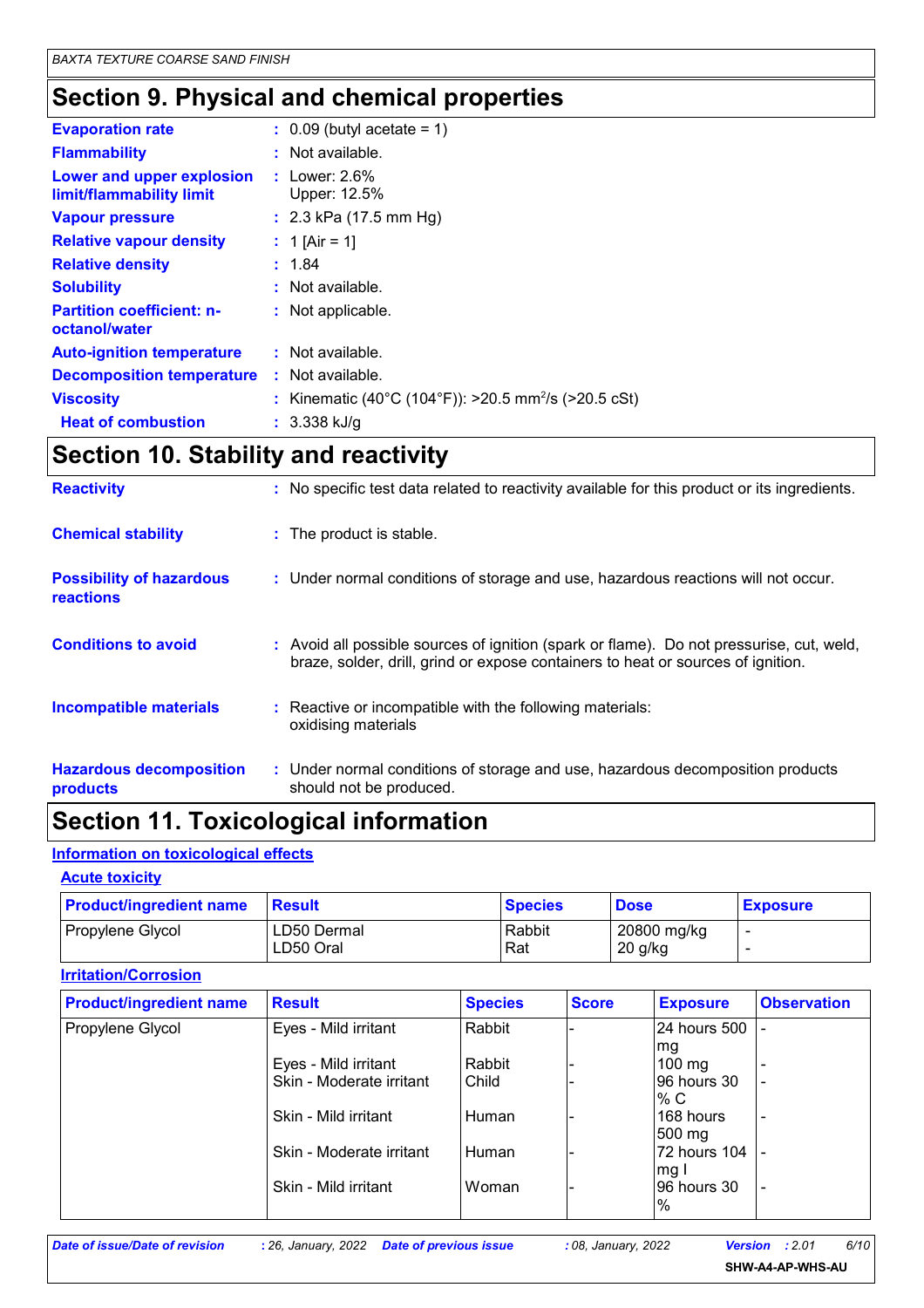# **Section 11. Toxicological information**

### Not available. **Carcinogenicity** Not available. **Mutagenicity** Not available. **Teratogenicity** Not available. **Reproductive toxicity** Not available. **Sensitisation** Not available. **Information on likely routes :** Not available. **of exposure Inhalation :** No known significant effects or critical hazards. **Ingestion :** No known significant effects or critical hazards. **Skin contact :** May cause an allergic skin reaction. **Eye contact :** No known significant effects or critical hazards. Once sensitized, a severe allergic reaction may occur when subsequently exposed to very low levels. **General : Symptoms related to the physical, chemical and toxicological characteristics Skin contact Ingestion Inhalation history of the Contract Service Service Service Service Service Service Service Service Service Service Service Service Service Service Service Service Service Service Service Service Service Service Service** No specific data. **:** Adverse symptoms may include the following: **:** irritation redness **Eye contact :** No specific data. **Potential chronic health effects Delayed and immediate effects as well as chronic effects from short and long-term exposure Specific target organ toxicity (single exposure) Specific target organ toxicity (repeated exposure)** Not available. Not available. **Aspiration hazard** Not available. **Potential acute health effects Potential immediate effects :** Not available. **Short term exposure Potential delayed effects :** Not available. **Potential immediate effects :** Not available. **Long term exposure Potential delayed effects :** Not available.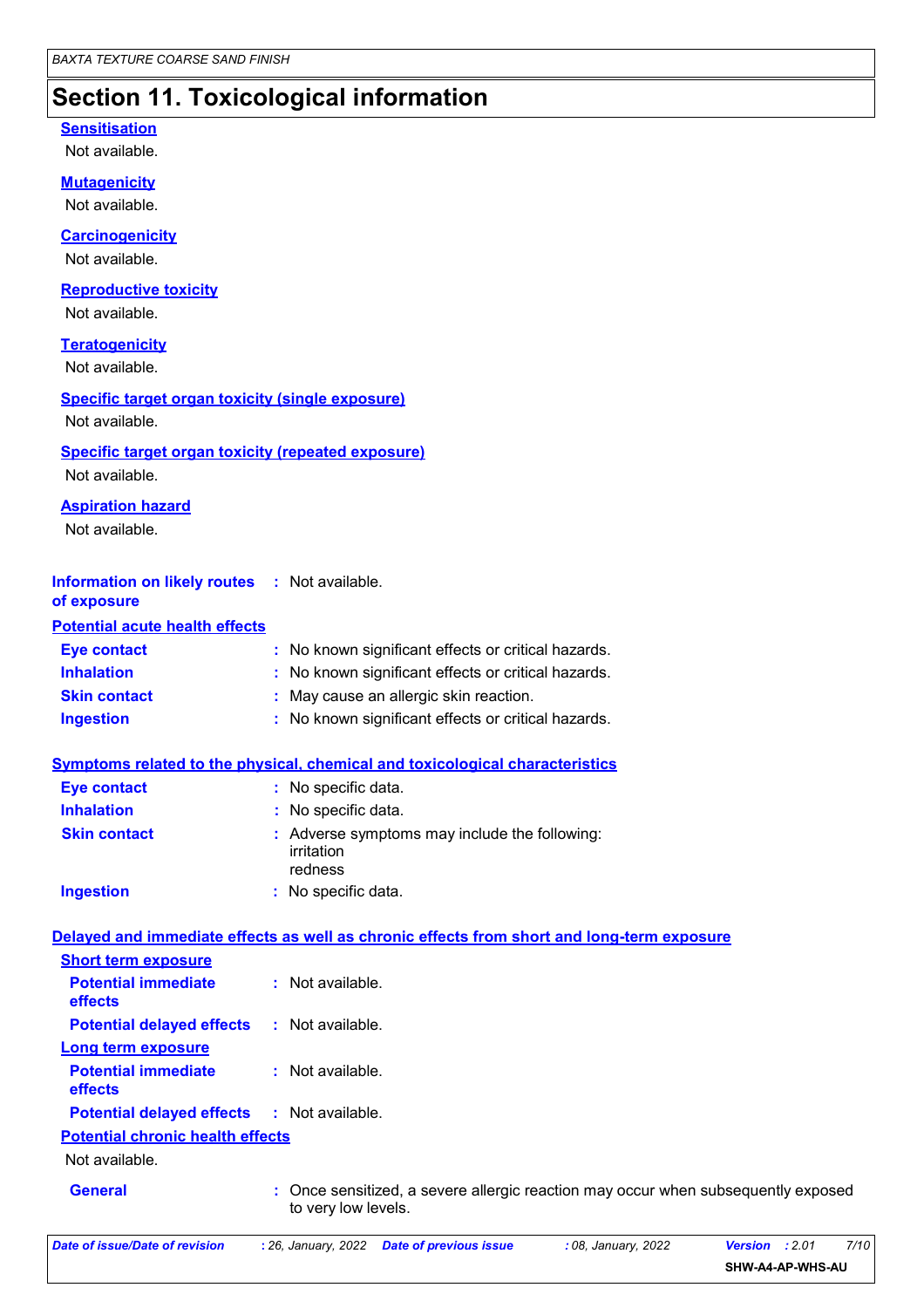# **Section 11. Toxicological information**

| <b>Carcinogenicity</b>       | : No known significant effects or critical hazards. |  |
|------------------------------|-----------------------------------------------------|--|
| <b>Mutagenicity</b>          | : No known significant effects or critical hazards. |  |
| <b>Teratogenicity</b>        | : No known significant effects or critical hazards. |  |
| <b>Developmental effects</b> | : No known significant effects or critical hazards. |  |
| <b>Fertility effects</b>     | : No known significant effects or critical hazards. |  |
|                              |                                                     |  |

#### **Numerical measures of toxicity**

**Acute toxicity estimates**

Not available.

# **Section 12. Ecological information**

| <b>Toxicity</b> |  |  |
|-----------------|--|--|

| <b>Product/ingredient name</b> | <b>Result</b>                                                                                                                          | <b>Species</b>                                                                      | <b>Exposure</b>                  |
|--------------------------------|----------------------------------------------------------------------------------------------------------------------------------------|-------------------------------------------------------------------------------------|----------------------------------|
| Propylene Glycol               | Acute EC50 >110 ppm Fresh water                                                                                                        | Daphnia - Daphnia magna                                                             | 48 hours                         |
|                                | Acute LC50 1020000 µg/l Fresh water                                                                                                    | Crustaceans - Ceriodaphnia<br>dubia                                                 | 48 hours                         |
|                                | Acute LC50 710000 µg/l Fresh water<br>2-Methyl-4-isothiazolin-3-one Acute EC50 0.18 ppm Fresh water<br>Acute LC50 0.07 ppm Fresh water | Fish - Pimephales promelas<br>Daphnia - Daphnia magna<br>Fish - Oncorhynchus mykiss | 96 hours<br>48 hours<br>96 hours |

### **Persistence and degradability**

| <b>Product/ingredient name</b> | <b>Aquatic half-life</b> | <b>Photolysis</b> | Biodegradability |
|--------------------------------|--------------------------|-------------------|------------------|
| Propylene Glycol               |                          |                   | Readily          |

#### **Bioaccumulative potential**

Not available.

### **Mobility in soil**

**Soil/water partition coefficient (KOC) :** Not available.

**Other adverse effects** : No known significant effects or critical hazards.

### **Section 13. Disposal considerations**

| <b>Disposal methods</b> | : The generation of waste should be avoided or minimised wherever possible.<br>Disposal of this product, solutions and any by-products should at all times comply<br>with the requirements of environmental protection and waste disposal legislation<br>and any regional local authority requirements. Dispose of surplus and non-<br>recyclable products via a licensed waste disposal contractor. Waste should not be<br>disposed of untreated to the sewer unless fully compliant with the requirements of<br>all authorities with jurisdiction. Waste packaging should be recycled. Incineration or<br>landfill should only be considered when recycling is not feasible. This material and<br>its container must be disposed of in a safe way. Care should be taken when<br>handling emptied containers that have not been cleaned or rinsed out. Empty<br>containers or liners may retain some product residues. Vapour from product<br>residues may create a highly flammable or explosive atmosphere inside the<br>container. Do not cut, weld or grind used containers unless they have been cleaned |
|-------------------------|----------------------------------------------------------------------------------------------------------------------------------------------------------------------------------------------------------------------------------------------------------------------------------------------------------------------------------------------------------------------------------------------------------------------------------------------------------------------------------------------------------------------------------------------------------------------------------------------------------------------------------------------------------------------------------------------------------------------------------------------------------------------------------------------------------------------------------------------------------------------------------------------------------------------------------------------------------------------------------------------------------------------------------------------------------------------------------------------------------------|
|                         | thoroughly internally. Avoid dispersal of spilt material and runoff and contact with<br>soil, waterways, drains and sewers.                                                                                                                                                                                                                                                                                                                                                                                                                                                                                                                                                                                                                                                                                                                                                                                                                                                                                                                                                                                    |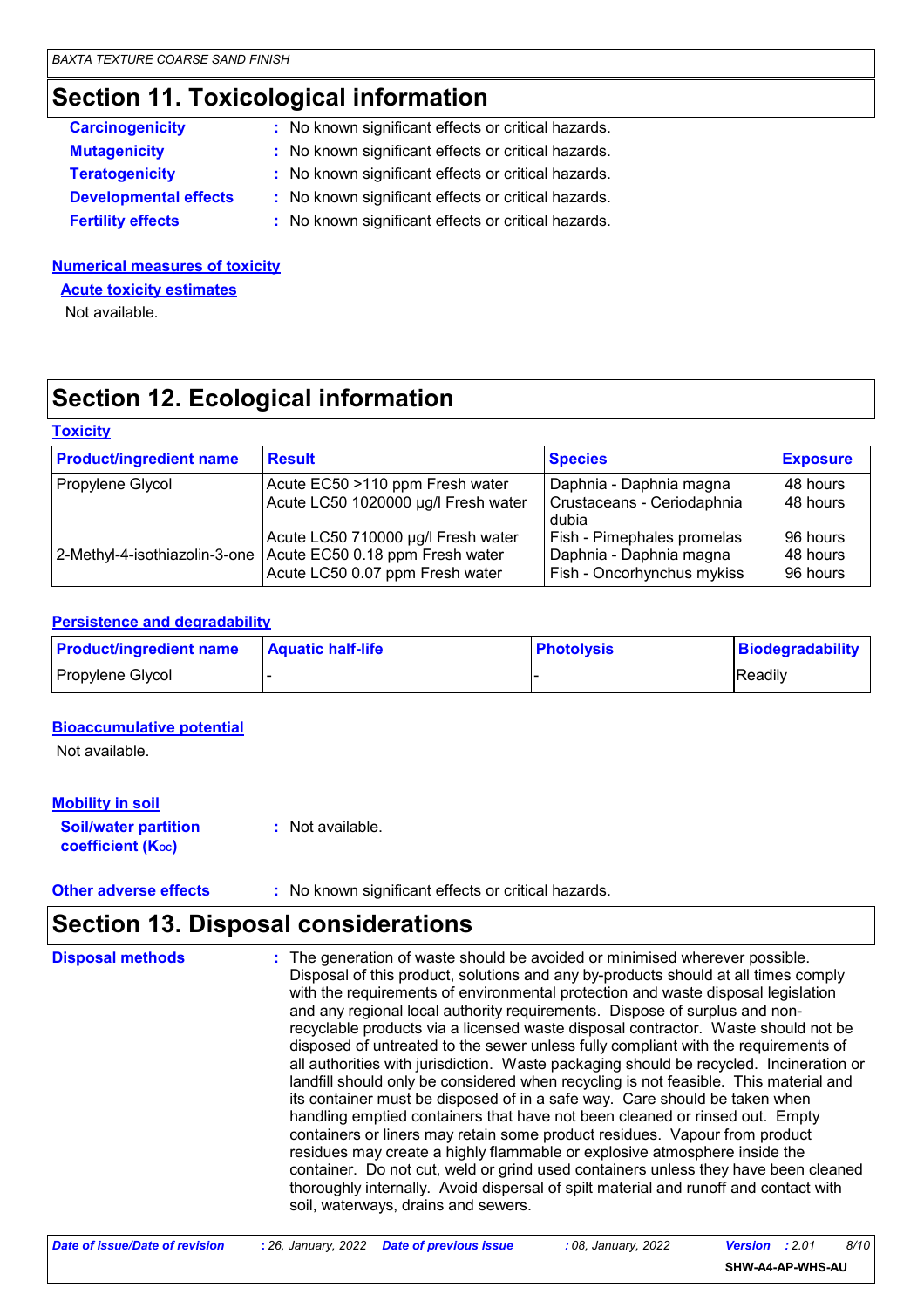# **Section 14. Transport information**

|                                        | <b>ADG</b>                             | <b>ADR/RID</b>  | <b>IMDG</b>     | <b>IATA</b>     |  |
|----------------------------------------|----------------------------------------|-----------------|-----------------|-----------------|--|
| <b>UN number</b>                       | Not regulated.                         | Not regulated.  | Not regulated.  | Not regulated.  |  |
| <b>UN proper</b><br>shipping name      | Not regulated.                         | Not regulated.  | Not regulated.  | Not regulated.  |  |
| <b>Transport hazard</b><br>class(es)   | Not regulated.                         | Not regulated.  | Not regulated.  | Not regulated.  |  |
| <b>Packing group</b>                   | Not applicable.                        | Not applicable. | Not applicable. | Not applicable. |  |
| <b>Environmental</b><br><b>hazards</b> | Not applicable.                        | Not applicable. | Not applicable. | Not applicable. |  |
| <b>Additional</b><br>information       | <b>Hazchem code</b><br>Not applicable. | Not applicable. | Not applicable. | Not applicable. |  |

**Special precautions for user Transport within user's premises:** always transport in closed containers that are **:** upright and secure. Ensure that persons transporting the product know what to do in the event of an accident or spillage.

**Transport in bulk according :** Not available. **to IMO instruments**

### **Section 15. Regulatory information**

**Standard for the Uniform Scheduling of Medicines and Poisons**

Not regulated.

**Model Work Health and Safety Regulations - Scheduled Substances**

No listed substance

**Agricultural and Veterinary Chemicals Code Act 1994**

Not available.

**International regulations**

**Chemical Weapon Convention List Schedules I, II & III Chemicals** Not listed.

**Montreal Protocol**

Not listed.

**Stockholm Convention on Persistent Organic Pollutants**

Not listed.

**Rotterdam Convention on Prior Informed Consent (PIC)** Not listed.

**UNECE Aarhus Protocol on POPs and Heavy Metals**

Not listed.